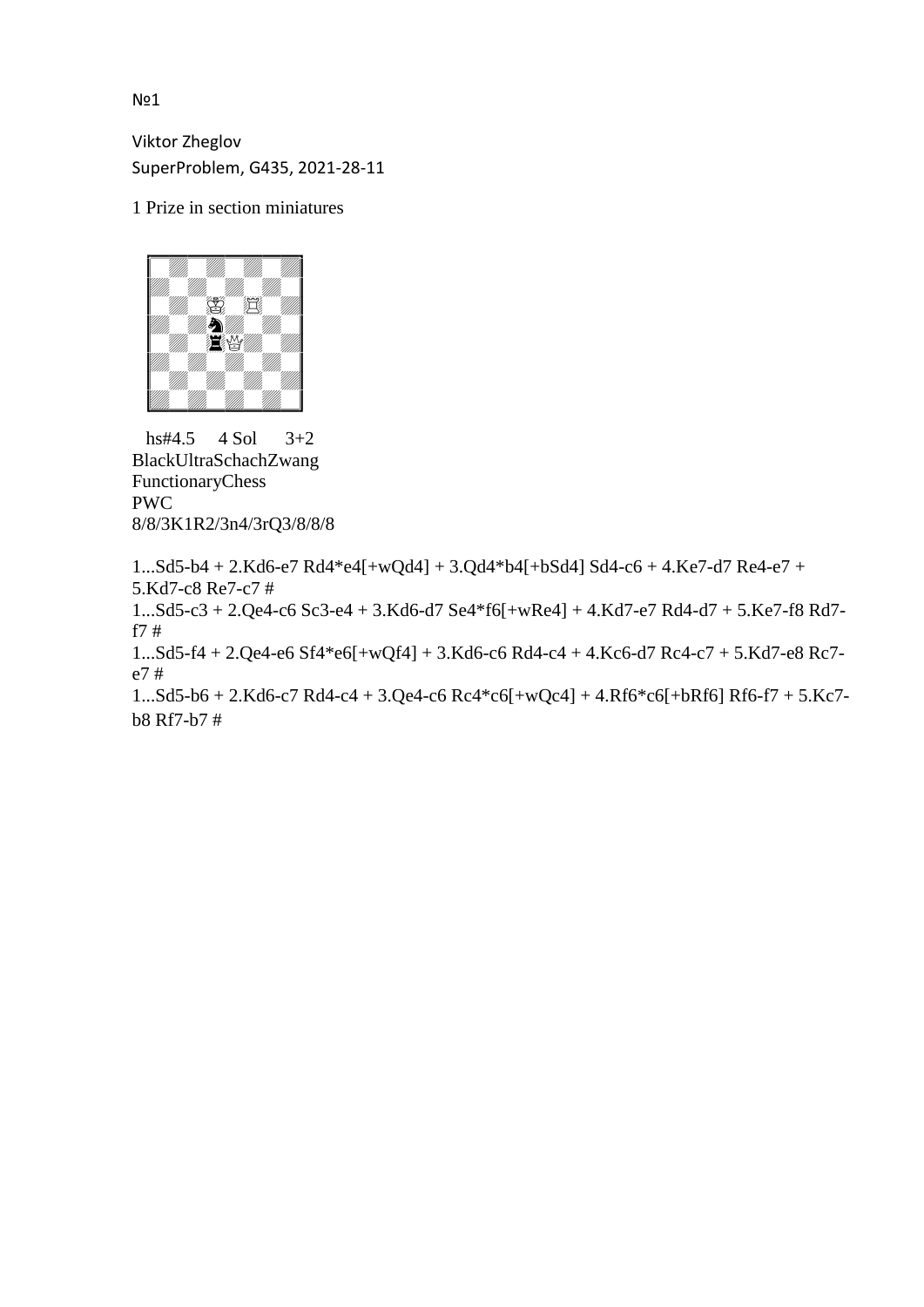N<sup>o</sup>2

Viktor Zheglov Moskovskij konkurs ,№2,2019

2 Prize



 hs#7 4 Sol 3+3 FunctionaryChess 6r1/8/5R1q/2K4k/8/8/8/7R

1.Rf6-f5 Kh5-g6 2.1.Rh1-h4 Qh6-f8 + 3.Kc5-d5 Qf8-d8 4.Rf5-g5 + Kg6-h6 5.Kd5-e6 Rg8-g6 + 6.Ke6-f7 Rg6-d6 7.Rg5-d5 + Rd6-f6 #

1.Rf6-g6 Qh6-g5+ 2.Kc5-d6 Qg5-h4 3.Rh1-h3 Qh4-a4 4.Rg6-g4 Qa4-d7 + 5.Kd6-e5 Rg8-g5 + 6.Ke5-f6 Rg5-d5 7.Rg4-d4 + Rd5-f5 #

1.Rf6-f3 Kh5-g4 2.Rh1-h2 Qh6-f8 + 3.Kc5-d4 Qf8-d6 4.Rf3-g3 + Kg4-h4 5.Kd4-e4 Rg8-g4 + 6.Ke4-f5 Rg4-d4 7.Rg3-d3 + Rd4-f4 #

1.Rf6-d6 Kh5-g4 2.Rd6-d2 Qh6-g5 3.Rd2-g2 Kg4-h3 + 4.Kc5-d4 Qg5-d5 + 5.Kd4-e3 Rg8-g3 + 6.Ke3-f4 Rg3-d3 7.Rg2-d2 + Rd3-f3 #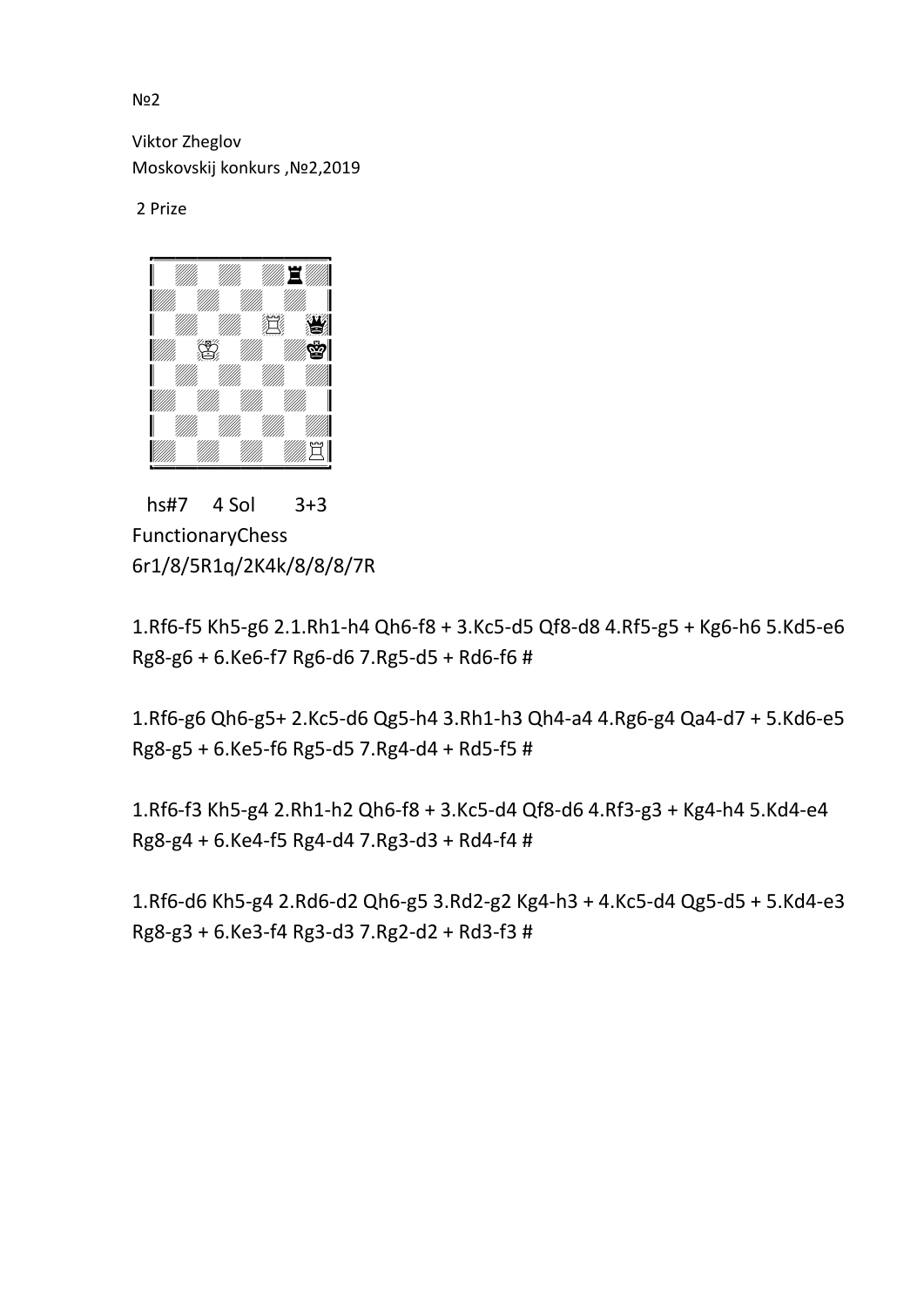N<sub>23</sub>

Viktor Zheglov Moskovskij konkurs ,№3,2019

3 Prize



 hs#8.5 4 Sol 3+3 FunctionaryChess PWC 4r3/8/8/3K1k2/8/R7/4R3/r7

1...Ra1-a2 2.Re2-e5+ Kf5-g6 3.Re5-g5+ Kg6-h6 4.Ra3-a7 Ra2-a5 + 5.Kd5-e6 Ra5-e5 + 6.Ke6-f7 Re8-e7 + 7.Kf7-g8 Re7-h7 8.Ra7-f7 Re5-e8 9.Rg5-g7 Rh7-h8 #

1...Ra1-d1 2.Kd5-d4 Re8-e3 3.Kd4\*e3 [+bRd4] Rd4-d3+ 4.Ke3-f2 Rd3-h3 5.Ra3-f3 + Rh3-h2 6.Kf2-g1 Kf5-g4 7.Rf3-f1 Rd1-e1 8.Re2-g2 + Kg4-h3 9.Rf1-f2 Rh2-h1 #

1...Re8-e5+ 2.Kd5-c4 Re5-e4+ 3.Re2-f2 Kf5-f4 4.Kc4-b3 Kf4-e3 5.Rf2-f4 Re4-a4 6.Rf4-b4 Ra1-b1 7.Kb3-a2 + Ke3-d2 8.Rb4-b2 + Kd2-c1 9.Ra3-b3 Rb1-a1 #

1...Re8-c8 2.Ra3-a6 Ra1-a5+ 3.Kd5-c6 Ra5-a2 4.Re2-f2+ Kf5-e6 5.Kc6-b7 + Ke6-d7 6.Rf2-b2 Rc8-b8 + 7.Kb7-a7 Ra2-a5 8.Rb2-b7 + Kd7-c8 9.Ra6-b6 Rb8-a8 #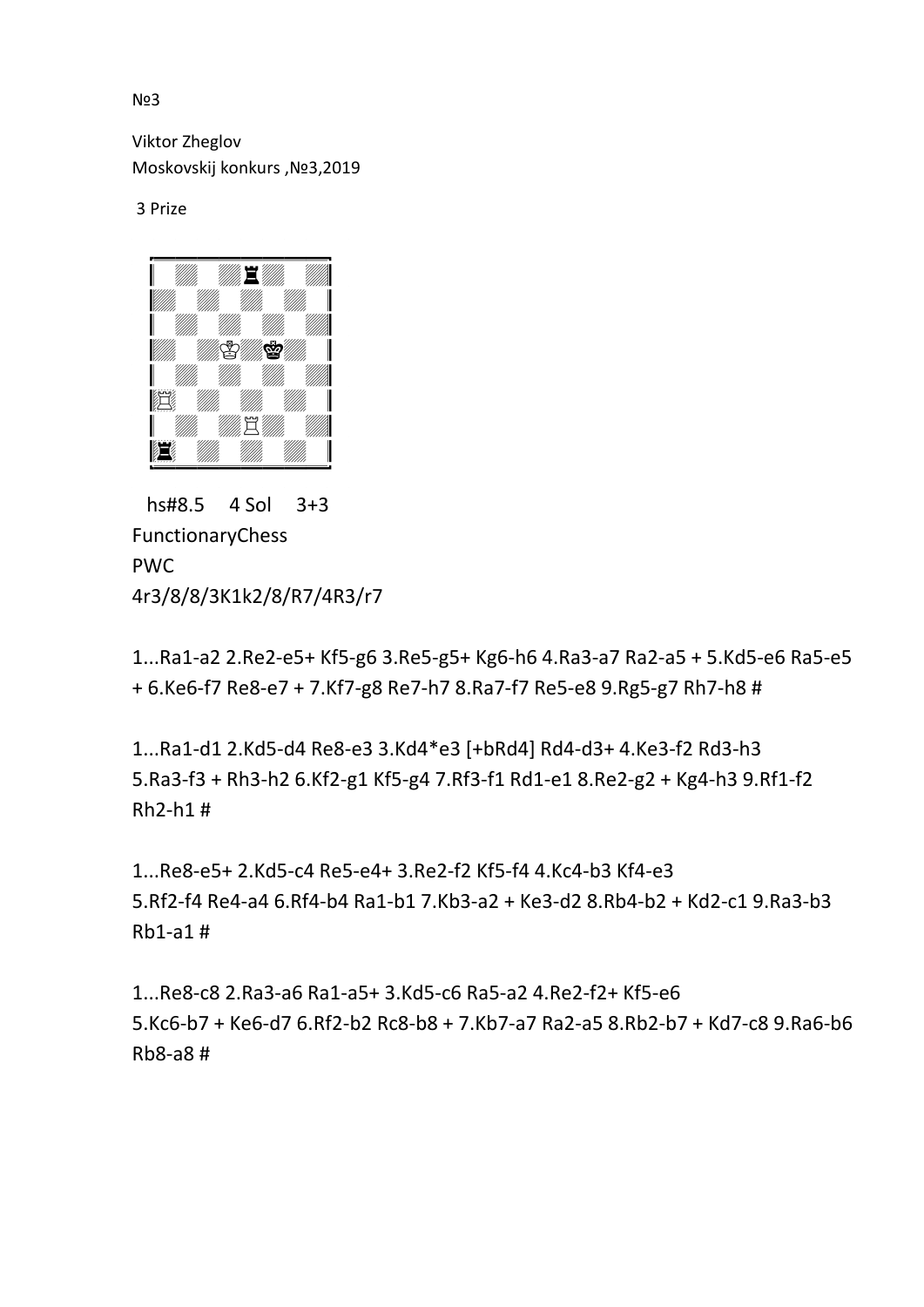N**o4** 

Viktor Zheglov Moskovskij konkurs ,№8,2019

## 4 Honorable Mention



 hs#4.5 4 Sol 3+3 FunctionaryChess PWC q7/1B4k1/8/3K4/1r1Q4/8/8/8

1...Kg7-h7 2.Qd4-c4 Qa8-g8 3.Kd5-e5 Qg8-g6 4.Bb7-e4 Rb4\*c4[+wQb4] 5.Qb4-d6 Qg6-f5 #

1...Kg7-g8 2.Qd4-b6 Rb4-b5 + 3.Kd5-d6 Qa8-a7 4.Bb7-d5 + Qa7-f7 5.Qb6-c7 Qf7 e6 #

1...Kg7-f7 2.Qd4-b6 Qa8-c8 3.Bb7-a6 Qc8-e6 + 4.Kd5-c5 Rb4-a4 5.Ba6-c4 Qe6-d5 # 1...Kg7-g6 2.Qd4-c5 Qa8-c8 3.Bb7-a6 Rb4-b3 4.Ba6-d3 + Qc8-f5 + 5.Kd5-d4 Qf5-e4 #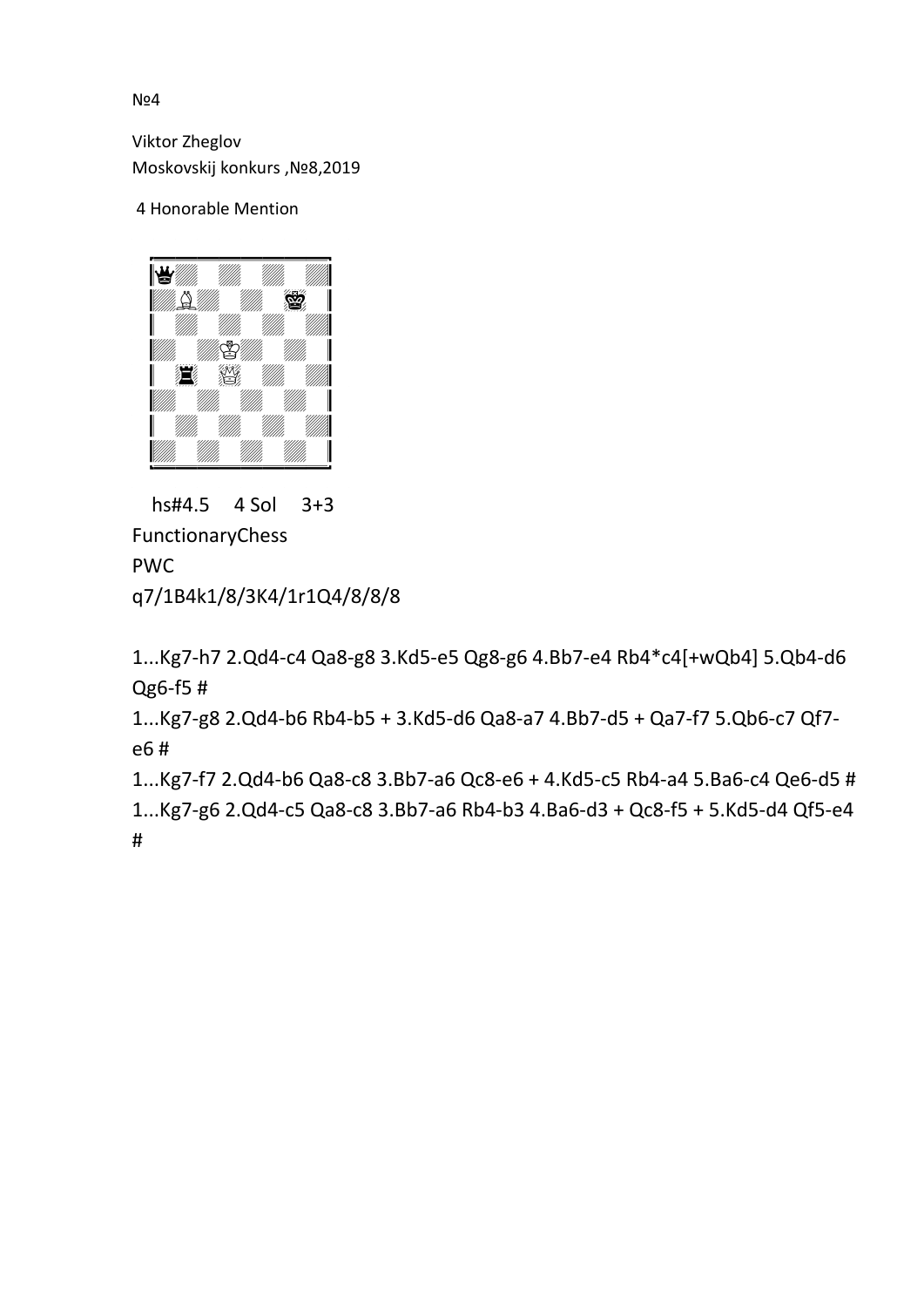Viktor Zheglov SuperProblem, G239, 2019-31-08



 hs#5.5 3 Sol 3+3 FunctionaryChess PWC 8/Q7/8/3K4/3b2k1/8/6R1/1q6

1...Kg4-g5 2.Qa7-h7 Bd4-h8 3.Qh7-h1 Qb1-d1 + 4.Kd5-e4 Qd1-e1 + 5.Ke4-f3 Kg5-f5 6.Qh1\*h8[+bBh1] Bh1\*g2[+wRh1] #

1...Kg4-f4 2.Qa7-a1 Qb1-b7 3.Kd5-e6 Bd4-h8 4.Rg2-g7 Qb7-a8 5.Qa1-h1 Qa8-e8 6.Ke6-f6 Bh8\*g7[+wRh8] #

1...Kg4-f3 2.Qa7-h7 Bd4-a1 3.Qh7-h1 Qb1-d1 + 4.Kd5-c4 Qd1-a4 5.Rg2-b2 Kf3-e3 6.Kc4-c3 Ba1\*b2[+wRa1] #

№5